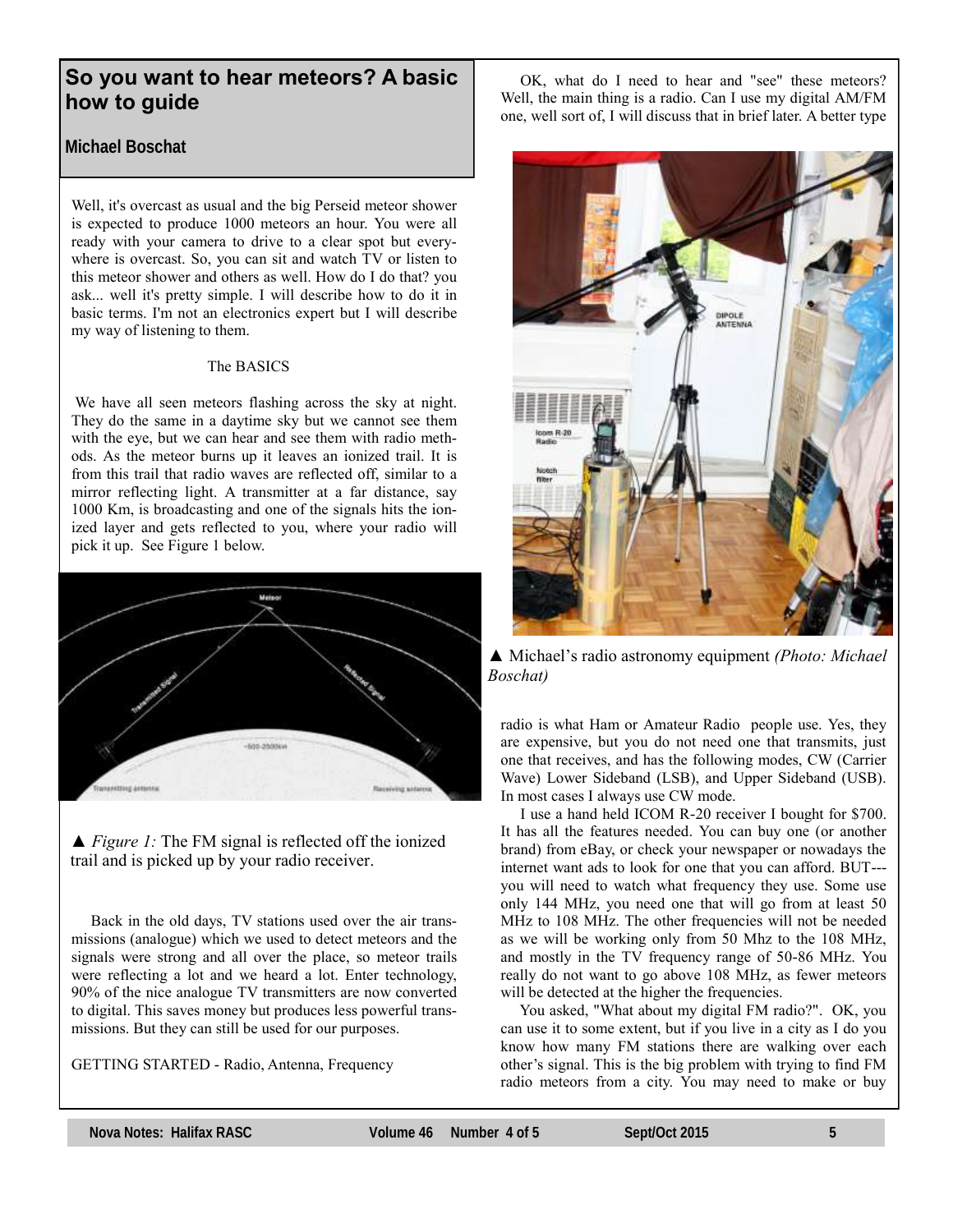some type of notch filter to eliminate the other stations from walking over a frequency you monitor.

 The basics of FM radio meteor detection is to tune to a station frequency you know exists that you can either \*just\* hear or not hear. Now, you should have a clear static sound with very minimal noise in the background. When a meteor goes by the station will come in as either a brief period of talk or music. The longer the meteor trail, the longer the signal will last. The FM detection would work best away from the city and places like our mid Canadian Prairies with less population would be ideal. Of course getting away from the city would help also. One can always try with a radio to see what happens



*▲* Spectrum Lab output 1 *(Photo: Michael Boschat)*

especially during a meteor shower to give the best results and let you get the feel of what it all would sound like.

 OK, you bought a used amateur radio with the mentioned features and you are ready to listen to meteors... not yet...

The next item you need is an antenna. Gezzz... how much? well you can make a simple dipole type out of wire or even two old TV extendable rabbit ears type, or a long piece of coax cut to the length of the frequency you will be using. Note, the shorter the frequency the longer the antenna.... but if you are in a small apartment and the long one will not be useable, it can be cut in half, or quarter.. thus the term, 1/2 and 1/4 wave. My dipole is a 1/4 wave with each element about 40 inches (100 cm) long. The dipole will have 2 elements, a director pointing towards the target transmitter, and a reflector. Both are separate and do not touch each other (see photo on previous page),

 Some radio observers use the Yagi, it is more directional and at times can eliminate a bit more noise than the dipole. However, it is expensive and bigger so in this article I will assume we will use the dipole. Once you have the antenna connected to the radio you just point it towards the most populated area of transmissions. But, now we need a frequency to monitor.

 Now, what frequency do I monitor? This depends on what transmitters are active in your area and a baseline of 1000 Km is maximum, that is why pointing to the most populous area of the country is recommended.

 As you recall, 90% of the TV analogue transmitters died because of converting to digital TV but there are still a few

best ones. That because I live in a city and I am overwhelmed by other TV and FM stations. This means I need to use a notch filter to eliminate as much noise from them as possible while I monitor my frequencies.

The basic frequencies for

 $Ch = channel$ ,  $AN = Analogue$ ,  $DIG = Digital$ . Frequencies are always in MHz

Ch AN DIG NOTES

2 55.25 54.310 --- Nothing heard

3 61.25 60.310 --- Tone heard but no meteors

4 67.25 66.310 --- Tone on VC + meteors heard on 67.2511 MHz. None heard on 66.310 MHz

5 77.25 76.310 --- Better one so far. Tone heard and meteors on 77.2511 MHz. Also heard on 76.3101 MHz. As of Aug. 24, very hard tone and other frequencies seem to be there, decided to drop to 77.25085 MHz still pick up meteors but tone is still there but will see what happens.

As of Aug.28 - turned dipole to about 320 degrees North magnetic, about 90 degree angle from tone, it reduced the noise OK and was able to get meteors. As of Aug. 29, moved to 77.25191 MHz, higher to get away from noise, meteors still seen and seem a bit brighter on reflections.

6 83.25 82.310 --- So far good, tone on 83.251 MHz and meteors. Also heard on 83.24 MHz. More on 82.3101 MHz.

 You can do a Google search for FM stations in Canada and USA but let them be 500-1000 KM away from you. Also stay in the lower range FM, 87 MHz to 99 MHz, listen to the fre-